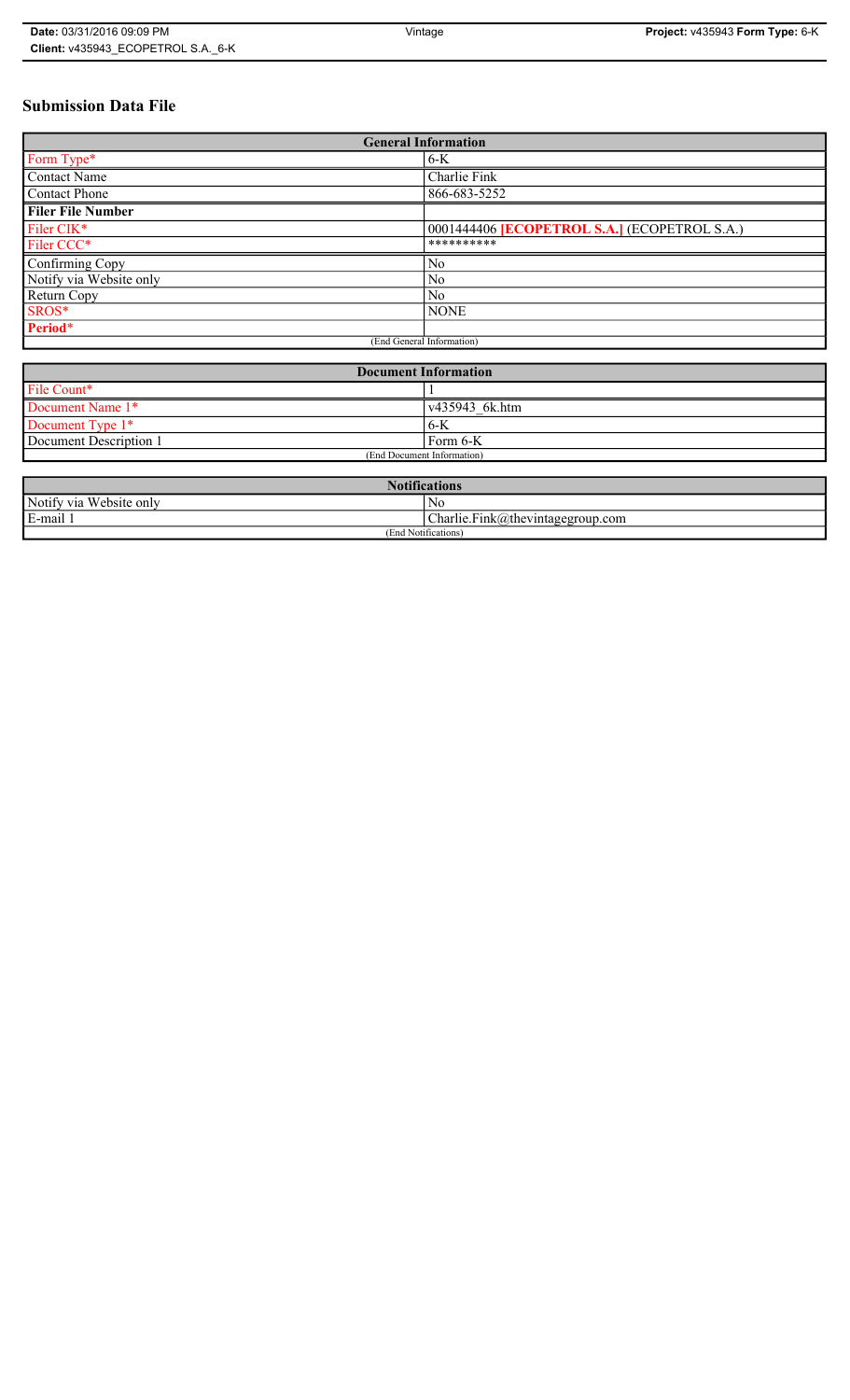### **UNITED STATES SECURITIES AND EXCHANGE COMMISSION Washington, D.C. 20549**

### **FORM 6-K**

### **REPORT OF FOREIGN PRIVATE ISSUER PURSUANT TO RULE 13a-16 OR 15d-16 UNDER THE SECURITIES EXCHANGE ACT OF 1934**

For the month of March, 2016 Commission File Number 001-34175

ECOPETROL S.A.

(Exact name of registrant as specified in its charter)

N.A.

(Translation of registrant's name into English)

COLOMBIA

(Jurisdiction of incorporation or organization)

Carrera 13 No. 36 – 24

BOGOTA D.C. – COLOMBIA (Address of principal executive offices)

Indicate by check mark whether the registrant files or will file annual reports under cover of Form 20-F or Form 40-F.

Form 20-F  $\boxtimes$  Form 40-F  $\Box$ 

Indicate by check mark if the registrant is submitting the Form 6-K in paper as permitted by Regulation S-T Rule 101(b)(1)

 $Yes \Box$  No  $\boxtimes$ 

Indicate by check mark if the registrant is submitting the Form 6-K in paper as permitted by Regulation S-T Rule 101(b)(7)

 $Yes \Box$  No  $\boxtimes$ 

Indicate by check mark whether the registrant by furnishing the information contained in this form is also thereby furnishing the information to the Commission pursuant to Rule 12g3-2(b) under the Securities Exchange Act of 1934.

 $Yes \Box$  No  $\boxtimes$ 

If "Yes" is marked, indicate below the file number assigned to the registrant in connection with Rule 12g3-2(b): 82- N/A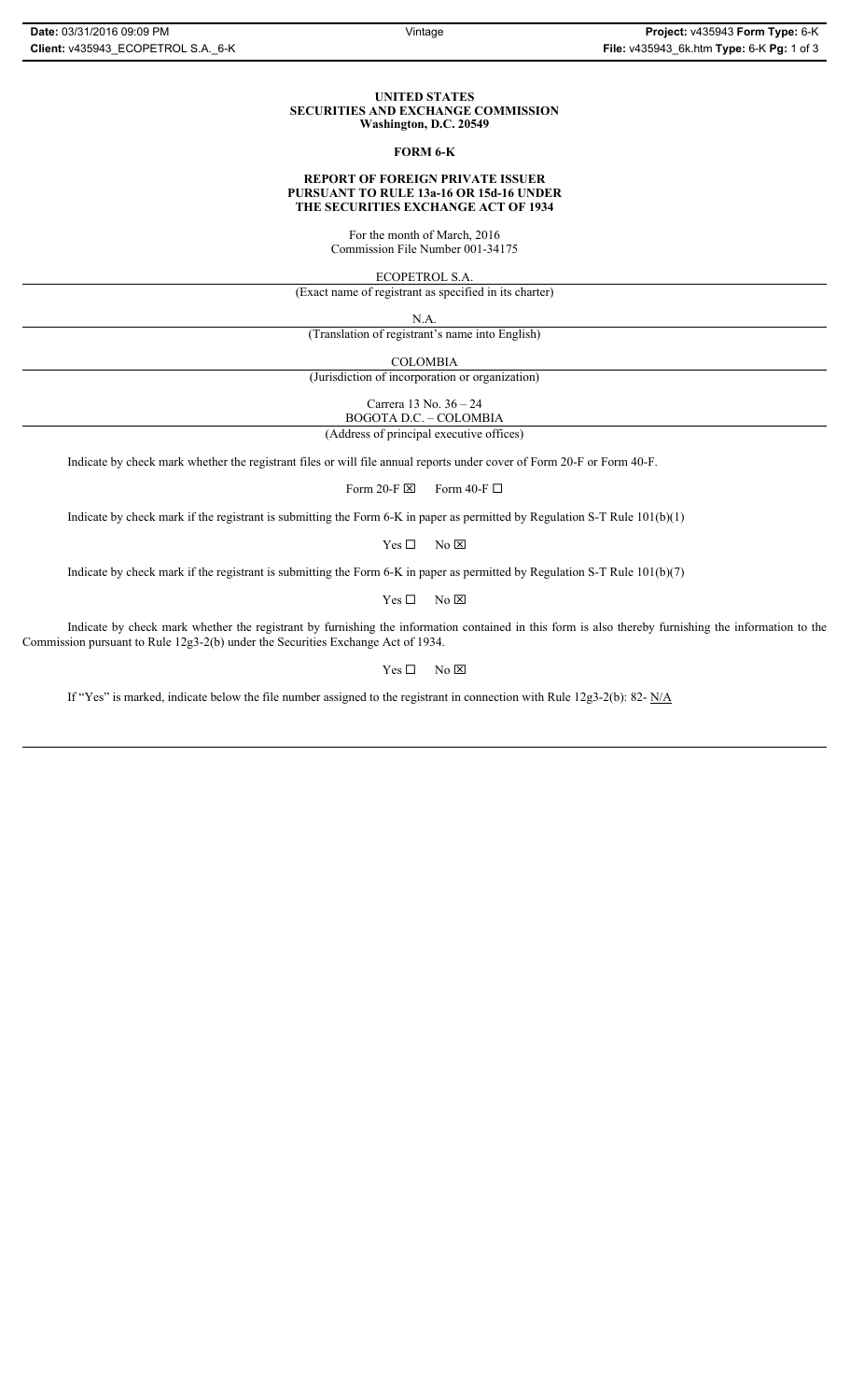Ecopetrol S.A. (BVC: ECOPETROL; NYSE: EC) ("Ecopetrol" or the "Company") announces that, at the General Shareholders' Meeting held on March 31, 2016, the shareholders have approved the plan for distribution of profits. Given that the 2015 fiscal year resulted in a net loss for the Company, there will not be a distribution of profits to Ecopetrol's shareholders.

The Company will absorb the net loss for the 2015 fiscal year through its legal reserve, pursuant to Article 456 of the Code of Commerce.

**Bogota, March 31, 2016**

*Ecopetrol is the largest company in Colombia and is an integrated oil & gas company; it is among the top 50 oil companies in the world and among the four top ones in Latin America. Besides Colombia - where it generates over 60% of the national production - it has exploration and production activities in Brazil, Peru & the US (Gulf of Mexico). Ecopetrol owns the largest refinery in Colombia and most of the pipeline and multi-product pipeline network in the country, and is significantly increasing its participation in bio-fuels.*

*This release contains statements that may be considered forward looking statements within the meaning of Section 27A of the U.S. Securities Act of 1933 and Section 21E of the U.S. Securities Exchange Act of 1934. All forward-looking statements, whether made in this release or in future filings or press releases or orally, address matters that involve risks and uncertainties, including in respect of the Company's prospects for growth and its ongoing access to capital to fund the Company's business plan, among others. Consequently, changes in the following factors, among others, could cause actual results to differ materially from those included in the forward-looking statements: market prices of oil & gas, our exploration and production activities, market conditions, applicable regulations, the exchange rate, the Company's competitiveness and the performance of Colombia's economy and industry, to mention a few. We do not intend, and do not assume any obligation to update these forward-looking statements.*

### **For further information, please contact:**

-----------------------------------------

**Head of Corporate Finance and Investor Relations** María Catalina Escobar Phone: (+571) 234 5190 E-mail: investors@ecopetrol.com.co

**Media Relations (Colombia)**  Jorge Mauricio Tellez Phone: + 571-234-4329 e-mail: mauricio.tellez@ecopetrol.com.co

### **PLAN FOR DISTRIBUTION OF PROFITS FOR 2015 FISCAL YEAR**